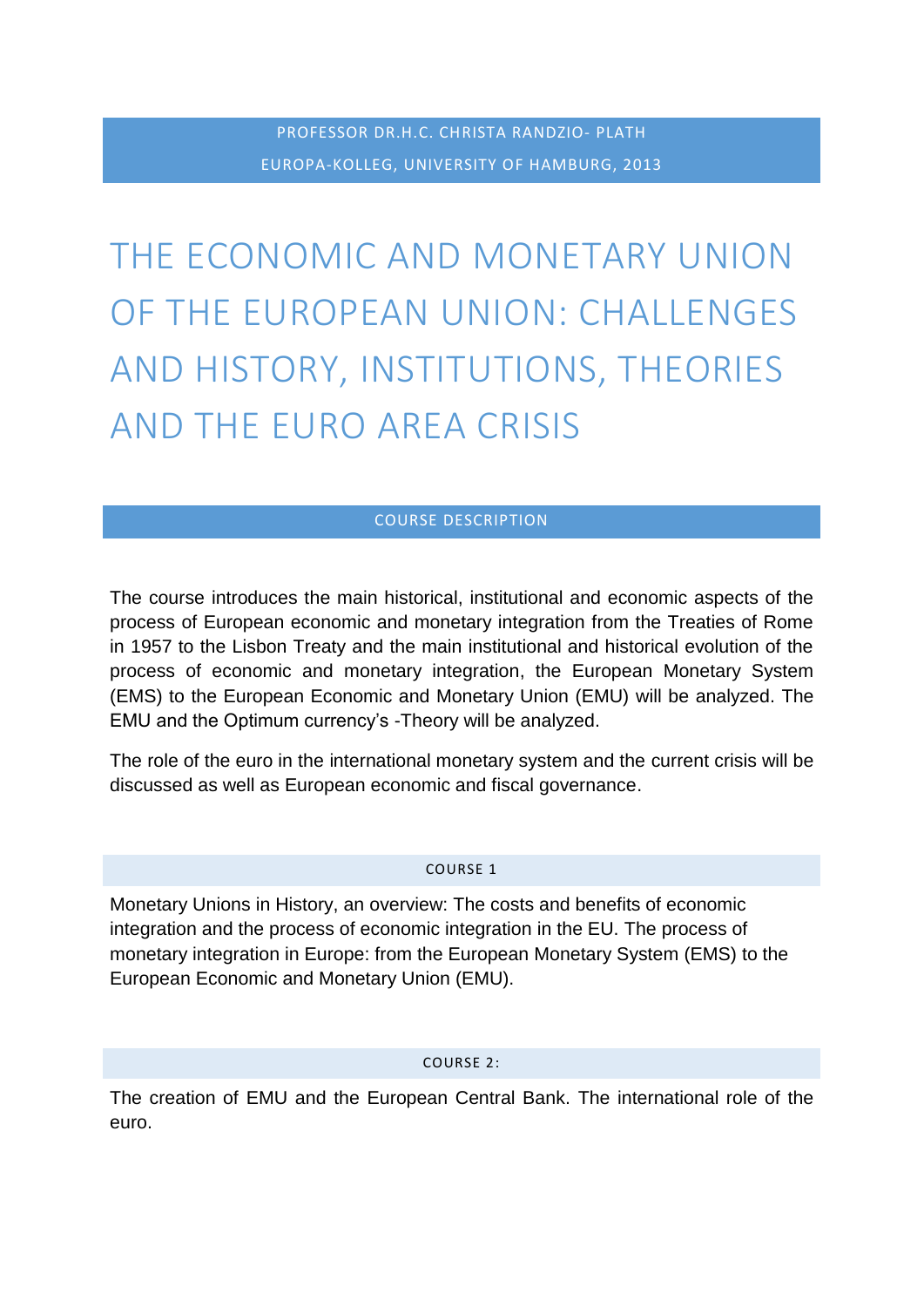# USEFUL READING:

Susan Senior Nello, The European Union: Economics, Policies and History, 3/e, 2011, Mc Graw-Hill, ISBN: 0077129660

Richard Baldwin and Charles Wyplosz, The Economics of European Integration, 4/e, 2012, Mc Graw-Hill, ISBN: 007713172x

Artis, M. and Nixson, F. eds (2001) The Economics of the European Union. Oxford University Press, Oxford.

De Grauwe, P. (2012), The Economics of Monetary Union, 9/e, Oxford: Oxford University Press, ISBN: 978-0-19-956323-4.

COURSE 1:

- Senior Nello, parts of ch. 2 and ch. 3 4

- Baldwin and Wyplosz, parts of ch. 1 and ch. 2

- Balassa, B. (1967), "Trade creation and trade diversion in the European Common Market"; Economic Journal, Vol. 77.

- Baldwin, R. and A. Venables (1995), "Regional economic integration", in Grossman, G.M. and Rogoff, K. (eds), Handbook of International Economics, Vol.3, Amsterdam: North-Holland Press.

- Senior Nello, ch. 6

- Baldwin and Wyplosz, parts of ch. 7 and parts of ch. 8.

- Baldwin, R. "The growth effects of 1992", Economic Policy, Vol. 2, n. 9, pp. 247-81.

- Cecchini, P. (1988), The European Challenge: the Benefits of a Single Market, Aldershot: Wildwood House.

- Emerson, E., Aujean, M., Catinat, M. Goybet, P. and Jacquemin, A. (1989), The Economics of 1992: the EC Commission's Assessment of the Economic Effects of Completing the Single Market, Oxford: Oxford University Press.

"Europe 2020" webpage: http://ec.europa.eu/europe2020/index\_en.htm

-The theory of economic and monetary union: the theory of optimum currency areas, the theory of credibility and the theory of speculative attacks.

- Baldwin and Wyplosz, ch. 16

- De Grauwe, P. (2012), The Economics of Monetary Union 9/e, Oxford: Oxford University Press, ch. 1. 6

- Commission of the European Communities 1990, "One Market, One Money", Directorate General for European Economic and Financial Affairs, European Economy, n. 44.

- De Grauwe, P. (2012), The Economics of Monetary Union 9/e, Oxford: Oxford University Press, ch. 2.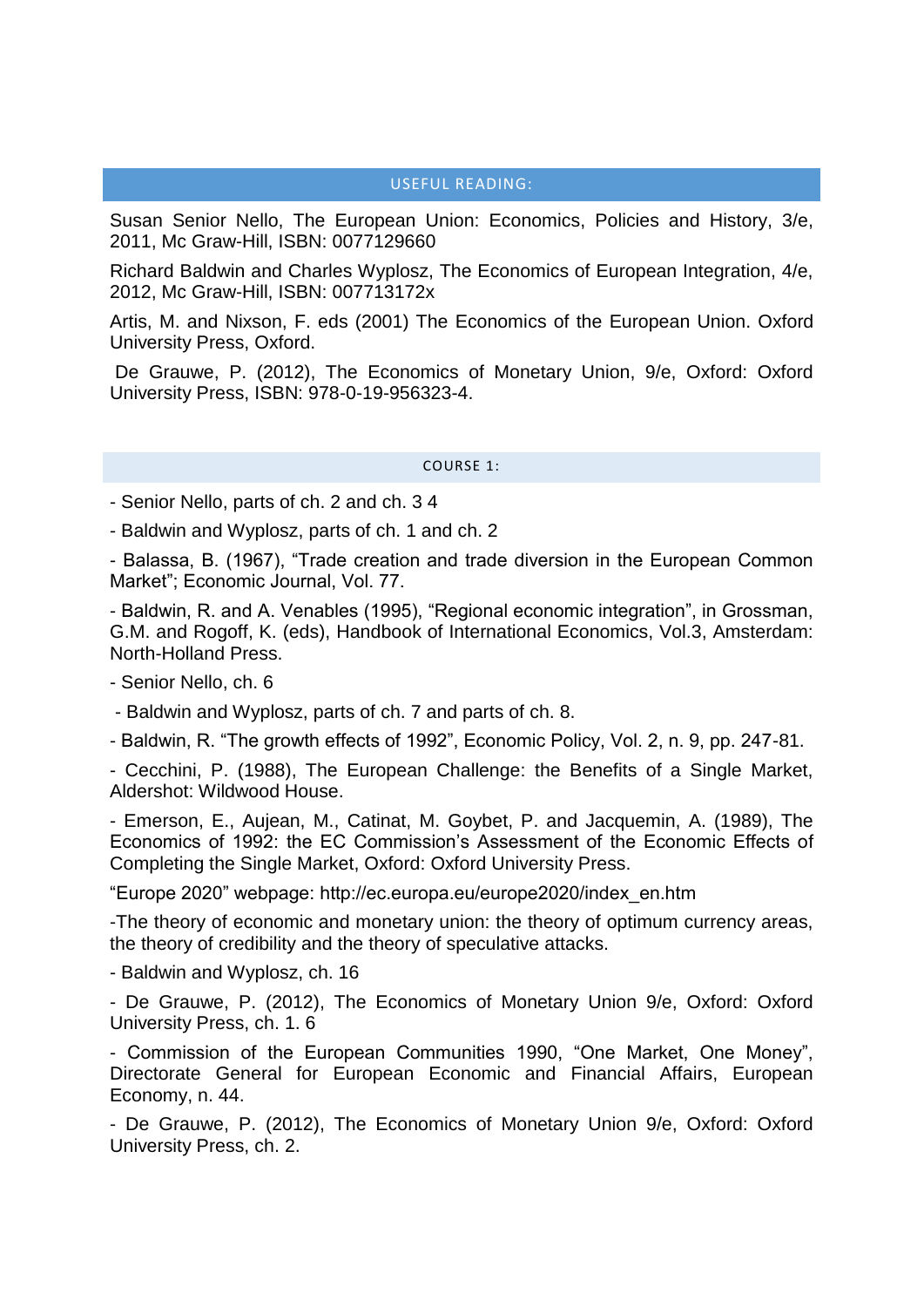The process of monetary integration in Europe: from the European Monetary System (EMS) to the European Economic and Monetary Union (EMU). The euro, the dollar and the international monetary system.

-- Baldwin and Wyplosz, ch. 15 and parts of ch. 19

- Wyplosz, C. (2006), "European Monetary Union: the dark sides of a major success", Economic Policy, Vol. 21, n. 46, pp. 207-61.

- Eichengreen B., Wyplosz, C. (1993), "The Unstable EMS", Brookings Papers on Economic Activity, 0(1), pp. 51-124.

- Begg D., Wyplosz C. (1993), "The European Monetary System: Recent intellectual History", in CEPR, The Monetary Future of Europe, Proceedings of the Conference jointly organized by CEPR and Banco Pastor, held in La Coruna on 11-12 December 1992.

- Bergsten, F., 2002, " The euro versus the dollar: will there be a struggle for dominance?", Journal of Policy Modeling, Vol. 24, No. 4, pp. 307-14.

- Della Posta, P. (2006) "Fundamentals, International Role of the Euro and "Framing" of Expectations: The Determinants of the Dollar/Euro Exchange Rate?", in EMU Rules: the Political and Economic Consequences of European Monetary Integration, Torres, F., A. Verdun and H. Zimmermann (eds), pp. 225-243, Baden-Baden: Nomos, 2006.

- European Central Bank, Monthly Bulletin on "The international role of the euro", several issues, Frankfurt: ECB.

- European Central Bank, Review of the international role of the Euro, several issues, Frankfurt: ECB.

Monetary and fiscal policies in EMU: the European Central Bank and the Stability and Growth Pact. The current Euro Area public debt crisis.

- Baldwin and Wyplosz, ch. 17 and ch. 18

- De Grauwe, P. (2012), The Economics of Monetary Union, 9/e Oxford: Oxford University Press, ch. 7 and ch. 9.

- Lane, Philip R. 2012. "The European Sovereign Debt Crisis." Journal of Economic Perspectives, 26(3): 49-68.

- Several articles by Paul De Grauwe and Daniel Gros to be downloaded from the CEPS website.

- European Central Bank, several issues of the Annual Report.

- European Commission, several issues of the Quarterly Report on the Euro Area, Brussels: EU

European Commission (2011), "European Commission Green Paper on the feasibility of introducing Stability Bonds", Reference: MEMO/11/ 820, 23/11/2011.

Scheller: ECB, History, Role and Functions, Chapter 1. Internet:

http://www.ecb.int/pub/pdf/other/ecbhistoryrolefunctions2004en.pdf